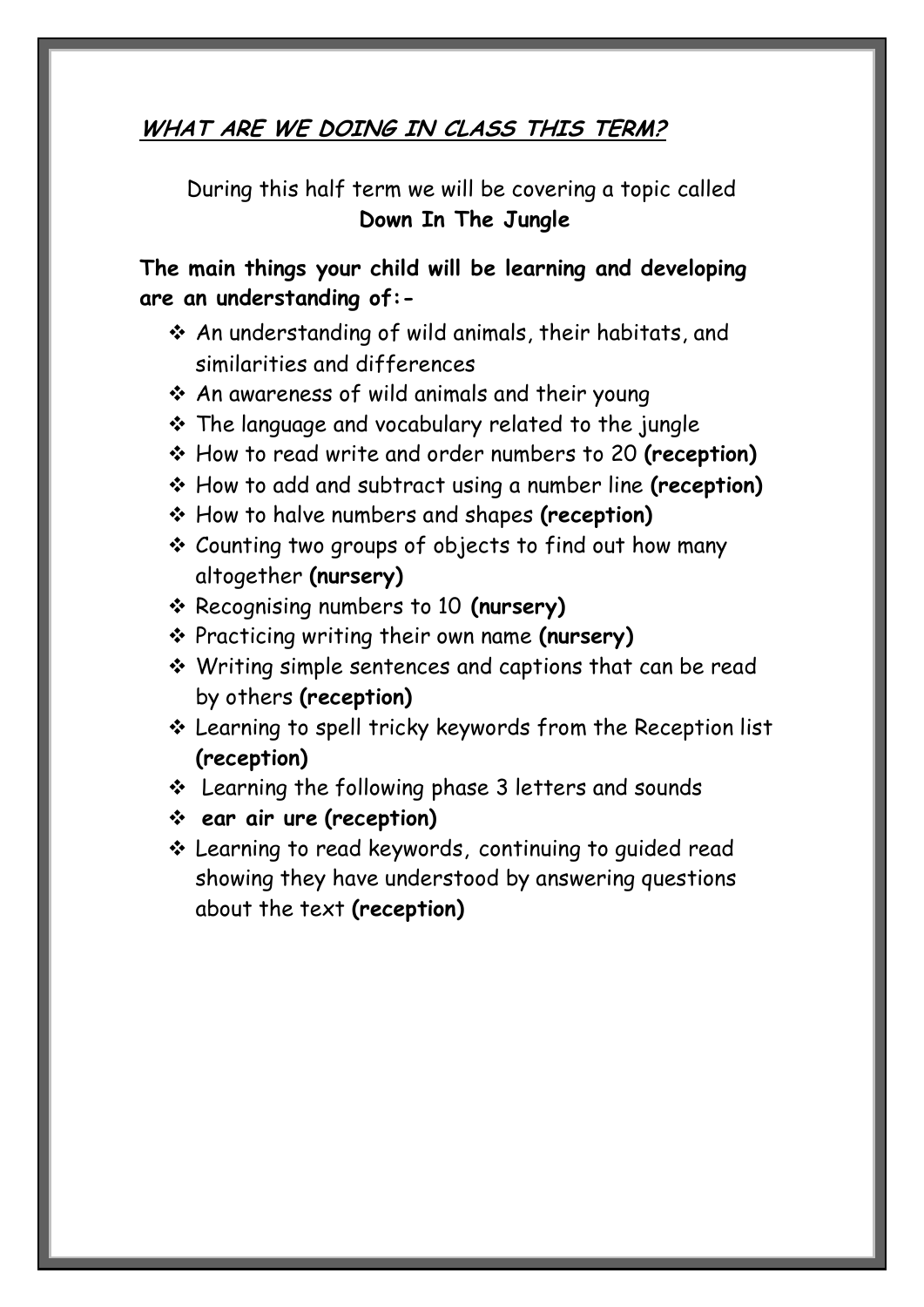#### **You can help by:-**

- 1. Counting objects to 20, writing numbers to 20, ordering numbers to 20 **(reception)**
- 2. Counting two sets of everyday objects or toys, using language 'how many altogether?' **(nursery )**
- 3. Pointing out numbers to 10 in the environment i.e/ numbers on doors or car registration plates
- 4. Encouraging your child to have a go at writing their name at home ensuring they hold their pencil with a tripod grip and only use a capital letter at the start of their name**(nursery )**
- 5. Reading with your child and practicing their keywords or spellings and ensuring their reading folder comes into school everyday **(reception)**
- 6. Encouraging your child to have a go at writing simple sentences about the things they are doing at home. Ensure they leave finger spaces between words and have a good attempt at spelling using the sounds they know.**(reception)**

Thank you for your support Foundation stage teachers**:** Mrs Doyle/ Mrs Foster / Mrs Dunlevy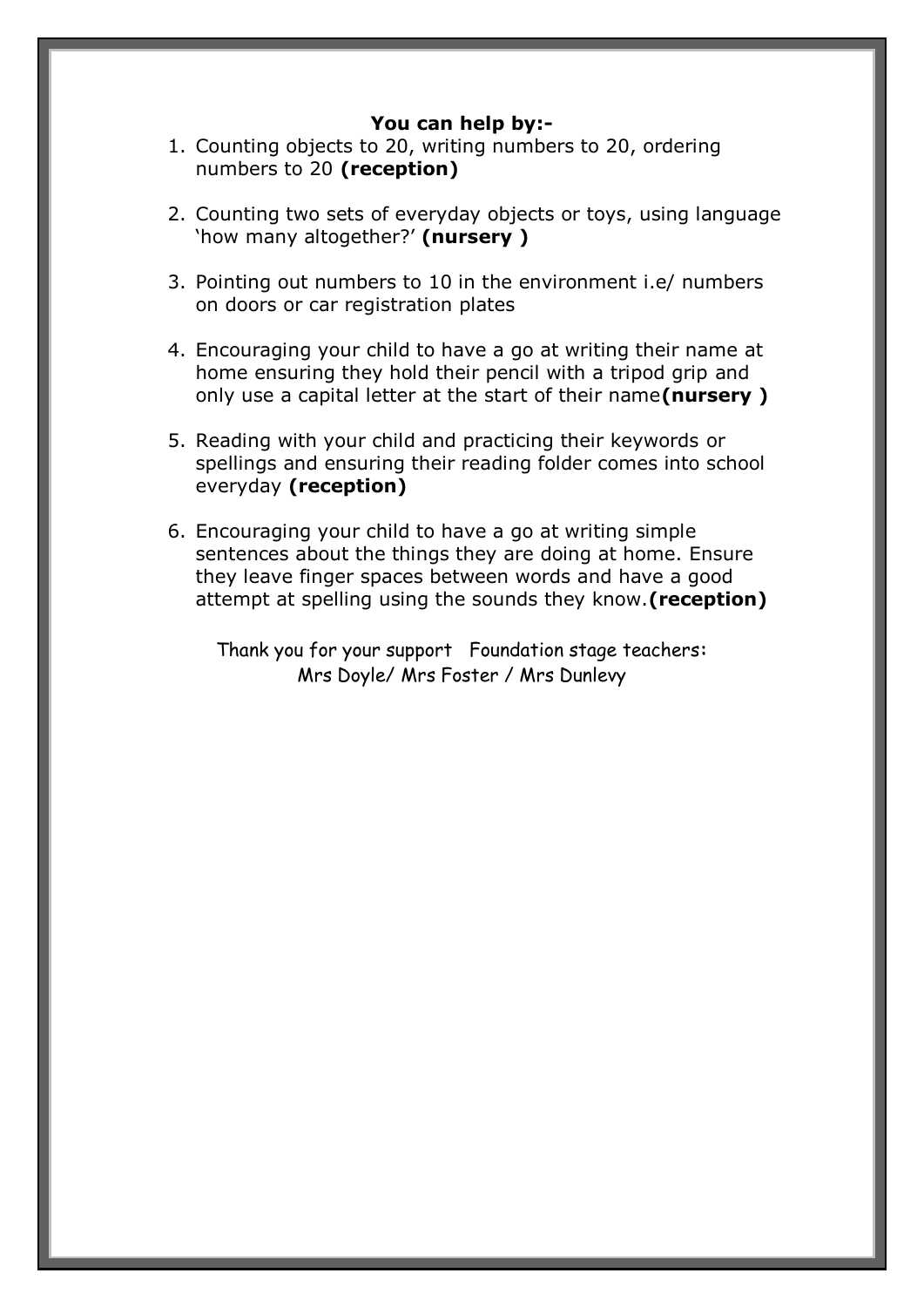**Dates for your diary:**

**Royal Wedding Street Party- Friday 18th May**

# **Please fill in and return this slip to school - - - - - - - - - -**

|  |  |  | - - - - - - - - |  |
|--|--|--|-----------------|--|
|  |  |  |                 |  |

| What does your child<br>know about the topic/<br>narrative | Any links with home | Any related activities or<br>experiences your child<br>would enjoy |
|------------------------------------------------------------|---------------------|--------------------------------------------------------------------|
|                                                            |                     |                                                                    |
|                                                            |                     |                                                                    |
|                                                            |                     |                                                                    |
|                                                            |                     |                                                                    |
|                                                            |                     |                                                                    |

**Childs name………………………………….**